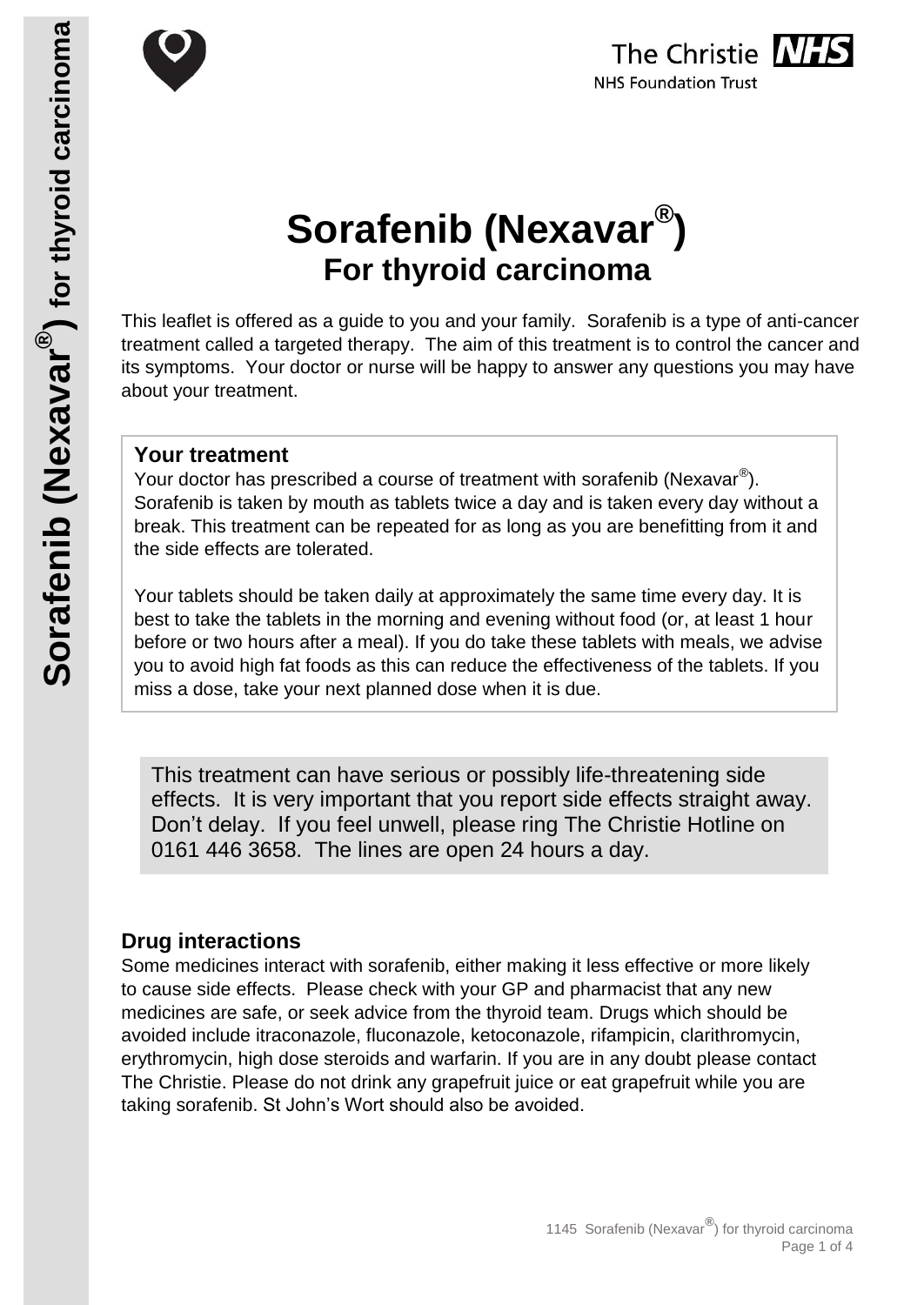## **Possible side effects**

Sorafenib can cause many different side effects. Some are more likely to occur than others. Everyone is different and not everyone gets all the side effects. Most side effects are usually temporary, but in some rare cases they can be life-threatening. It is important to tell your hospital doctor or nurse about any side effects so they can be monitored and, where possible, treated. If side effects are severe, you may need to stop your tablets, have a break from treatment or have a dose reduction. A small number of people do not tolerate treatment.

#### **Common side effects (more than 1 in 10)**

#### **Hand/foot skin reaction**

Some patients experience reddening and peeling of the skin on the hands and feet. Simple moisturisers can help if this is mild, but if it interferes with walking or normal use of hands or fingers, please contact The Christie Hotline.

#### **Diarrhoea**

Mild diarrhoea is common. Anti-diarrhoeal tablets (loperamide) can be prescribed to control your symptoms. Severe diarrhoea is less common. If you develop diarrhoea with an increase in stool frequency of four or more times above your normal daily bowel function, please contact The Christie Hotline.

#### **Hair changes**

It has been reported that some people may experience some hair thinning or changes in their hair colour. This is a temporary effect and should return to normal after you stop taking the medication.

#### **Decreased appetite and weight loss**

We advise you to try and eat and drink as normal. Your weight will be monitored at your outpatient appointments.

#### **Hypertension (high blood pressure)**

Your blood pressure will be checked at each clinic appointment. If you develop hypertension, the team will discuss commencing medication to control your blood pressure. Occasionally, we will need to stop your sorafenib if your blood pressure remains uncontrolled despite medication. It is rare for patients to experience any serious heart problems.

#### **Mucositis (sore mouth and mouth ulcers)**

Sorafenib can cause a sore mouth and mouth ulcers. Usually this is mild and responds to mouth washes. If it is severe enough to stop you eating and drinking normally, please contact The Christie.

#### **Tiredness**

Sorafenib may make you feel tired and lacking in energy, but it should not affect your daily routine. Try to take rest and get help with household chores. If necessary take time off work. Gentle exercise such as walking can be beneficial.

#### **Indigestion**

Some patients experience indigestion which can be treated with tablets.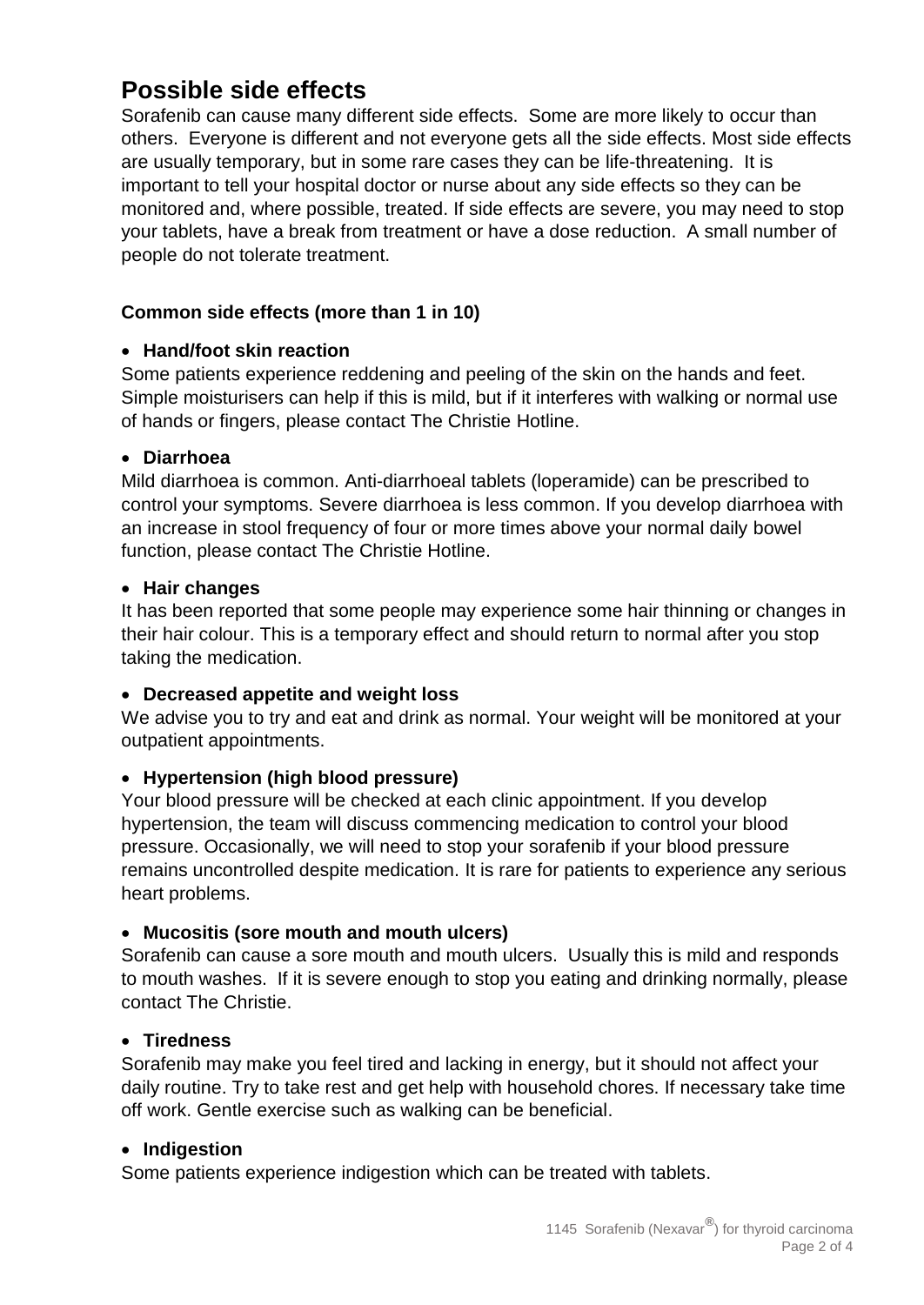#### **Nausea and vomiting**

This is not a common problem but, if this does occur, you can be prescribed some anti-sickness tablets by your doctor.

#### **Delayed wound healing**

Sorafenib may delay wound healing. **The tablets will usually have to be stopped before and after surgery or dental extraction,** and should not usually be taken if you have an open wound, leg ulcer or pressure sore. Please inform your doctor or dentist that you are taking sorafenib and alert The Christie thyroid team of any planned medical or dental procedures so they can advise about stopping sorafenib.

#### **Prone to bleeding**

Sorafenib can make you prone to bruising and bleeding, for example, bleeding from the nose, gums or in the urine. Contact The Christie Hotline if this occurs. A small number of patients may experience serious bleeding complications.

#### **Uncommon side effects (less than 1 in 10)**

#### **Anaemia**

While having this treatment you may become anaemic. This may make you feel tired and breathless. We will take a blood sample at every clinic appointment and monitor your blood counts

#### **Rash**

Sorafenib will make you more sensitive to the sun and can cause a rash. The rash often settles during treatment. If this is widespread, please contact The Christie. More rarely some patients can develop a similar rash in the groin.

#### **Liver and kidney problems**

This medication can affect the way your liver and kidneys function. We will request a blood sample at every clinic appointment.

## **Rare side effects (less than 1 in 100)**

#### **Increased risk of serious infection**

You are vulnerable to infection while you are having chemotherapy. Minor infections can become life-threatening in a matter of hours if left untreated. Symptoms of infection include fever, shivering, sweats, sore throat, diarrhoea, discomfort when you pass urine, cough or breathlessness. We recommend that you use a digital thermometer so you can check your temperature. You can buy one from your local chemist.

#### **If you feel unwell, if you have symptoms of an infection or if your temperature is 37.5ºC or above or below 36ºC contact The Christie Hotline straight away**.

#### **Stevens-Johnson Syndrome**

This is very rare. It is a severe reaction to your medication that causes ulcers, blistering and peeling of the skin and surfaces of the eyes, mouth and throat. It may be associated with a cough which produces a thick sputum, headache and joint pain. You should contact The Christie Hotline or seek emergency medical care.